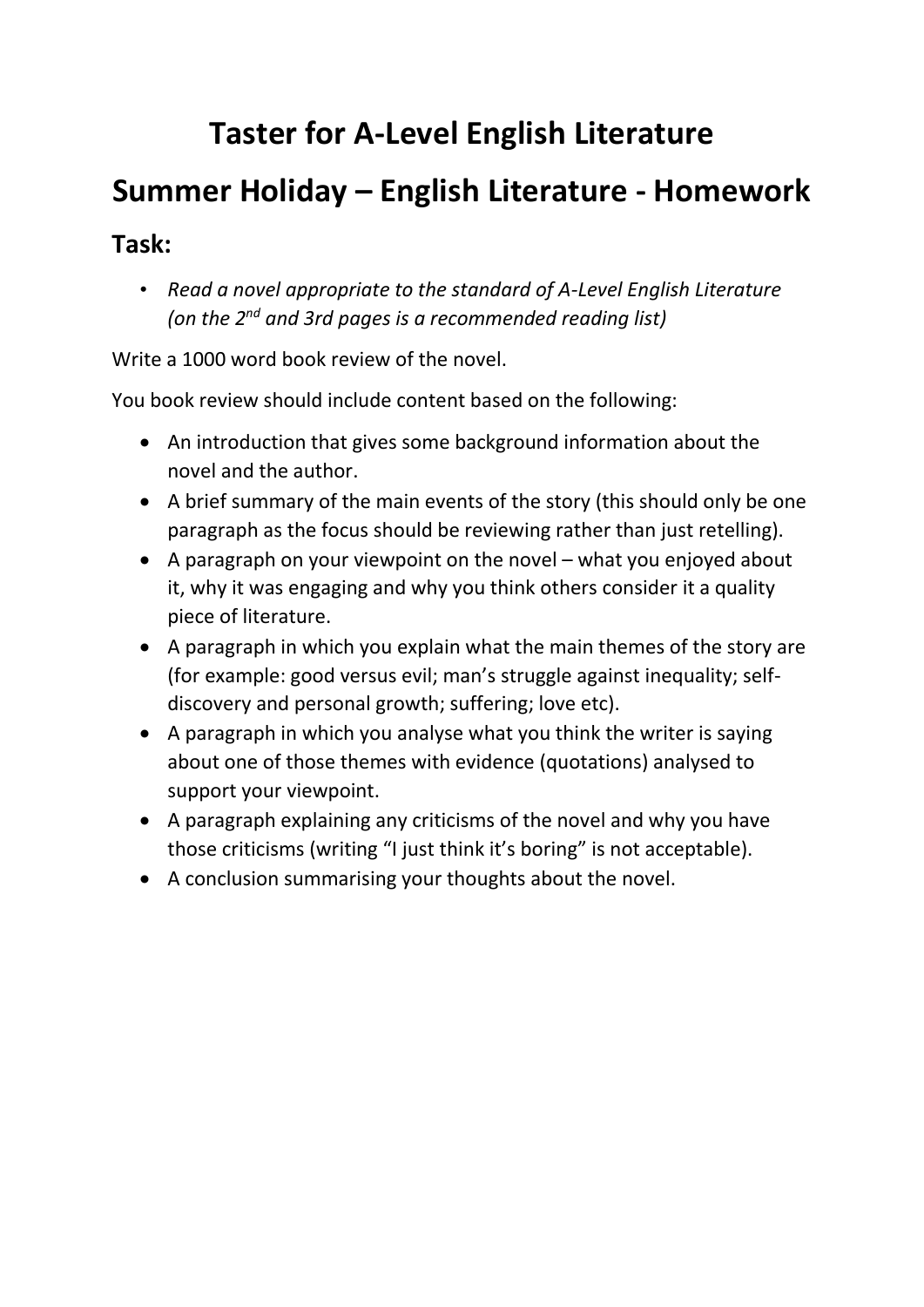### **A-Level English Literature reading list**

This is by no means an exhaustive list of literature but I do hope that there might be something here for everyone.

#### **The classics**

- Pride and Prejudice / Mansfield Park / Emma / Northanger Abbey Jane Austen
- The Tennant of Wildfell Hall Anne Bronte
- Jane Eyre Charlotte Bronte
- Wuthering Heights Emily Bronte
- The Woman in White / The Moonstone Wilkie Collins
- Great Expectations / Oliver Twist / A Tale of Two Cities / Hard Times Charles Dickens
- Middlemarch / Mill on the Floss / Adam Bede George Eliot
- North and South Elizabeth Gaskell
- King Solomon's Mines / She H Rider Haggard
- Far From the Madding Crowd / The Mayor of Casterbridge / Jude the Obscure Thomas Hardy
- Rob Roy Walter Scott
- Dracula Bram Stoker
- Frankenstein Mary Shelley

#### **Early 20th Century Classics**

- The Outsider Albert Camus
- A Room With a View / Howards End / A Passage to India E.M. Forster
- The Go-Between L.P. Hartley
- Grand Sophy Georgette Heyer
- Dubliners / A Portrait of the Artist as a Young Man James Joyce
- The Trial Franz Kafka
- Mrs Dalloway / To the Lighthouse Virginia Woolf

#### **Modern Classics**

- Eva Luna / The House of Spirits / Zorro Isabelle Allende
- The Handmaid's Tale / Cat's Eye / Alias Grace / MaddAddam Trilogy (Oryx and Crake; The Year After the Flood; MaddAddam) – Margaret Atwood
- If On a Winter's Night a Traveller Italo Calvino
- The Bloody Chamber Angela Carter
- The Rotters' Club Jonathan Coe
- The Woman Who Walked into Doors Roddy Doyle
- The Crimson Petal and the White Michel Faber
- Birdsong / Engleby Sebastian Faulks
- Sophie's World Jostein Gaarder
- The Woman in Black Susan Hill
- Fever Pitch / High Fidelity Nick Hornby
- The Kite Runner / A Thousand Splendid Suns Khaled Hosseini
- The Remains of the Day Kazuo Ishiguro
- The Historian Elizabeth Kostova